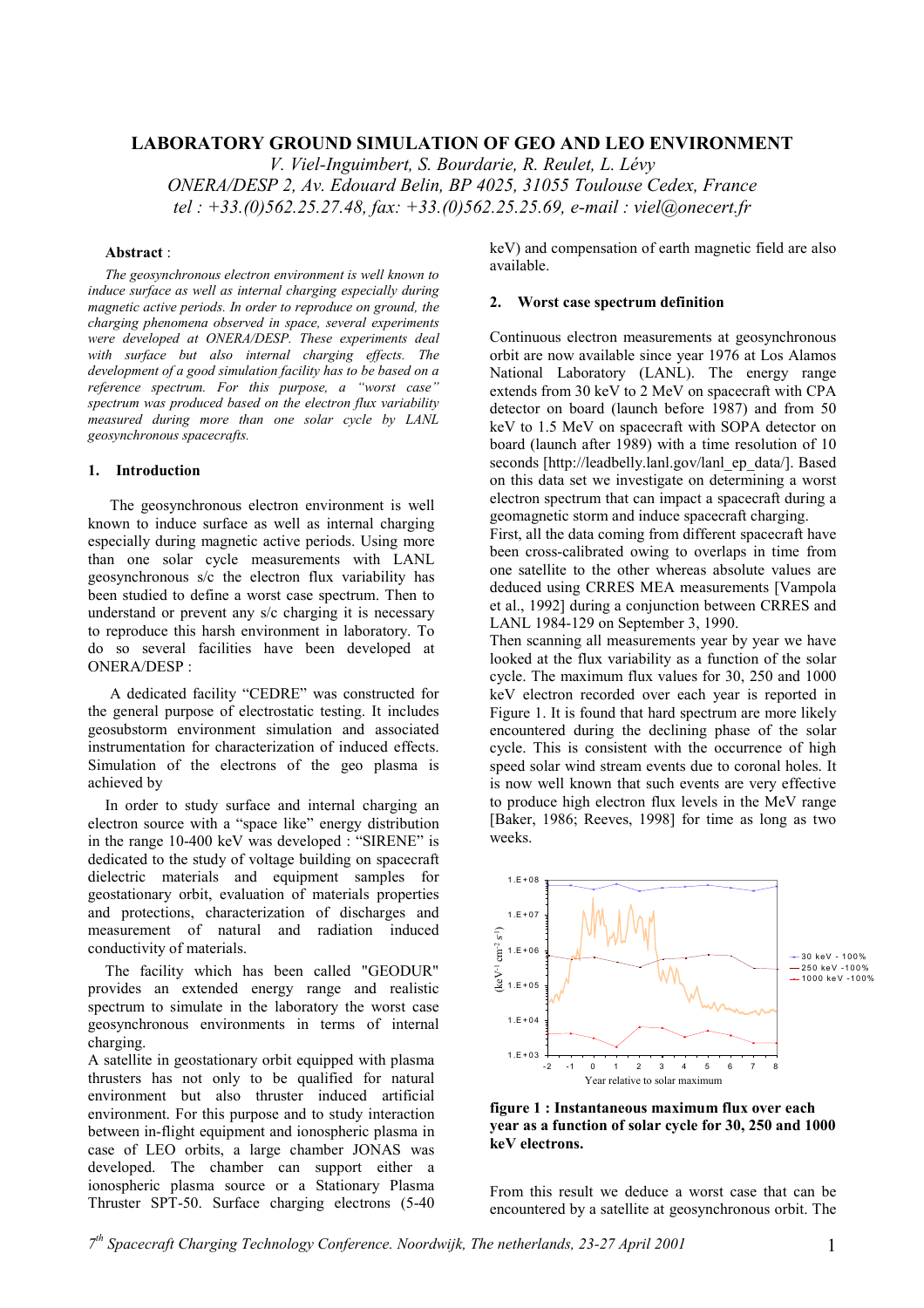highest and lowest flux levels for most energies over one solar cycle are respectively found 5 and 7 years after solar maximum (Figure 2). A factor on the order of 3 is seen between year 5 and 7 in the maximum flux values. This new worst case model (year 5) is compared with three other spectrum, denoted as Scatha 22 September 1982 [Reagan, 1983], Kp >5 [ESA contract] and NASA suggested worst case [NASA HDBK, 1999]. Scatha 22 September spectrum was only available for surface charging which can explain the large differences at high energies. But the other models are all close to ours, especially at high energies, the differences being due to calibration procedure. Superposed on these curves are plotted the intensities we can reproduce on ground simulation to study spacecraft charging effects.



**figure 2 : Comparison of the spectrum defined with our method and 3 other models – superposition with experimental SIRENE and GEODUR spectra**

#### **3. High energy experiments relevance**

The purpose of this paragraph is to demonstrate the pertinence of experiments with extended sources. For this purpose, we present two experiments performed at ONERA/DESP :

First example concerns the comparison of two experiments performed on the same sample of kapton 25µm irradiated either with a monoenergetic source of 30 keV electrons or with a polyenergetic source 30-220 keV (old experiment SIRENE).

A schematic view given the principle of this experiment is presented on figure 3.



**figure 3 : Principle of old-SIRENE experiment**

Let's compare the results obtained on this sample with both irradiation types (see figure 4).



**figure 4 : Irradiation of a kapton sample with 300 keV electrons or an extended source 30-220 keV**

The result shows that a kapton sample  $(25 \mu m)$ submitted to a monoenergetic beam of 30 keV electrons can reach a surface potential of 3 keV. The same sample under the polyenergetic beam 30-220 keV never attains this level of charge. This can be explain by the phenomenon of conductivity induced by radiation (R.I.C.) since the monoenergetic beam induces only surface charging and the polyenergetic beam is responsible to a R.I.C. all through the sample.

The second example concerns an experiment performed on 2 Teflon samples. These samples were supposed to have the same thickness  $(125 \mu m)$ . Nevertheless, their behaviors under polyenergetic electron beam radiation were totally different as it can be seen on figure 5.



**figure 5 : Irradiation of two Teflon samples with an extended source 30-220 keV.**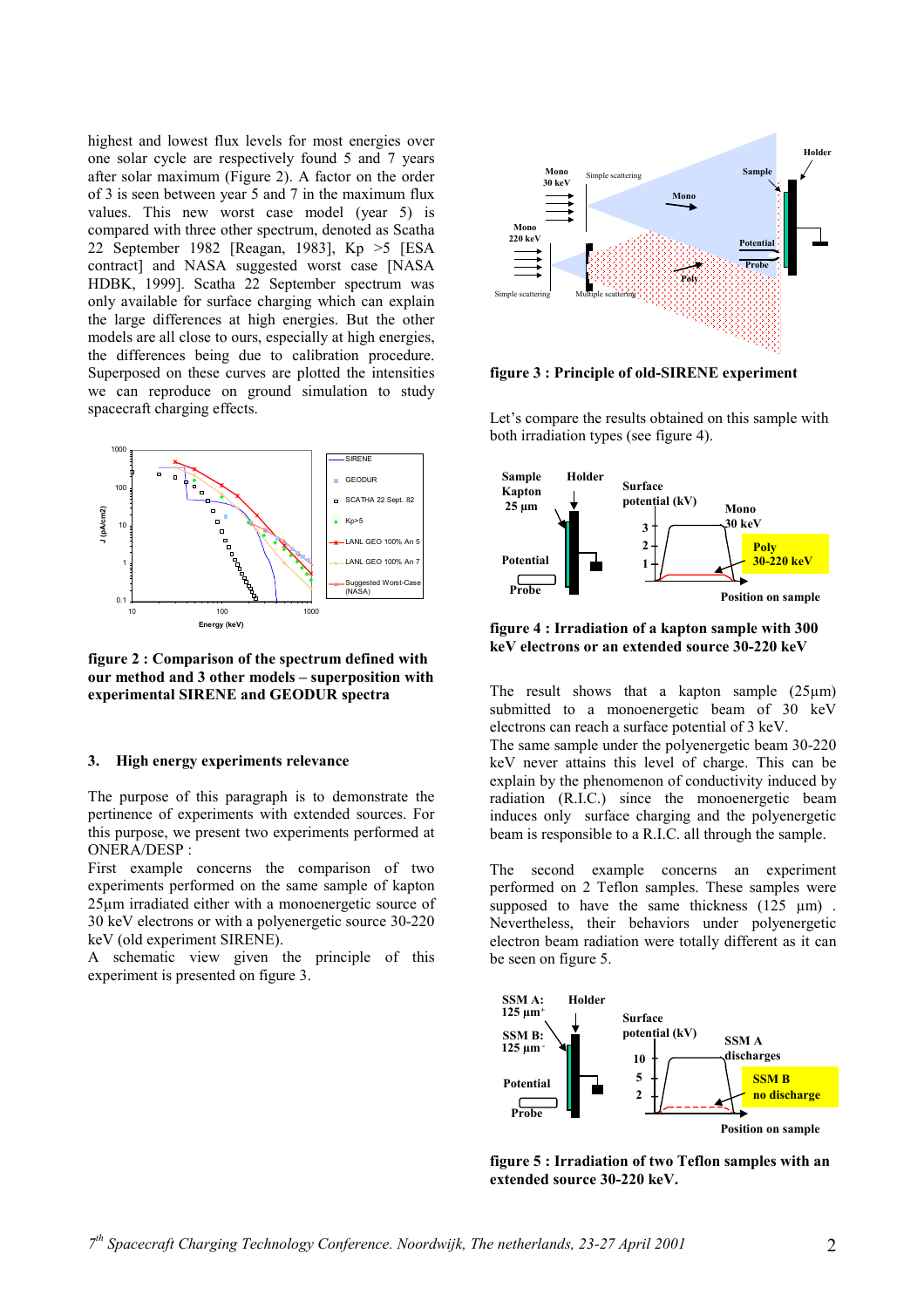Since, one sample (A) saturated at a potential of 4 keV and did not develop any discharge, the second one (B) reached 10 keV of surface potential with occurrences of discharges on the surface. A more precise measurement of the samples thickness showed that sample A was slightly thicker that sample B. Again, Radiation Induced Conductivity explain these different behaviors : Since, the penetration depth of these electrons was very close to their thickness, one (sample B) had R.I.C. all trough it and the other one (A), presented a R.I.C. on a part only of it thickness.

These two examples show the relevance of the development of large energy range experimental means able to perform deep internal charging. They are at the origin of development of a new experiment called SIRENE (new version). This experiment will be presented in the following with other set-up developed at ONERA/DESP. These set-up allow to cover a large range of charging effects from surface to internal charging.

### **4. SIRENE**

As it was shown before, there is a large interest in developing experiments on a large range of energy.

The objective of the new experiment called "SIRENE" is to cover an energy range of few keV to 400 keV.

This is done with two radiation sources : a low energy (E≤35 keV) electron gun and an accelerator Van de Graaff producing electrons of 400 eV. The monoenergetic beam given by this accelerator is scattered by a complex diffusion foil. This complex diffusion foil was defined knowing the fluxes transmitted by simple foils of different thickness. The analysis of transmitted fluxes was performed with a specific detector ERMD (EPIC radiation Monitor Detector) given by the CESR (Centre d'Etude Spatiale des Rayonnements). The figure 6 shows a photograph of this set-up.



**figure 6 : photograph of "SIRENE" experiment.**

Concerning the sample holder, its capacity is 25 x 25 cm² with a temperature range of -100°C/+100°C. The characterisation of experiments is given by photography, current probes and voltage probes.

A good complement of this experiment is GEODUR set-up whose energy range is 200 keV- 1MeV. Both spectra of SIRENE and GEODUR are given on figure 2 and compared with different models.

# **5. GEODUR**

The experimental facility GEODUR presents the following characteristics :

- Sample holder large enough to accommodate several samples simultaneously.

- Reference environment : this is either a "space like" electron source (selected as being known to have produced internal charging/discharging problems in space) in the energy range from 200 to 1000 keV, or a classical monoenergic beam (few tens of keV).

- Surface potential and current measurement, discharge detection capability.

The extended energy range is obtained with a Van de Graaff 2.7 MeV electron accelerator followed by a double scattering system.

The figure 7 shows a photograph of the experiment.



**figure 7 : View of GEODUR experiment**

Two examples of experiments have been selected to illustrate again the phenomenon of Radiation Induced Conductivity (R.I.C.). They deal with charging of Teflon and Epoxy precharged with a monoenergic electron beam of 20 keV and irradiated with the extended source of GEODUR. Concerning the Teflon, two kinds of samples were tested  $(190 \text{ and } 350 \text{ µm})$ . As it is seen on figure 8, the phenomenon of induced conductivity is very important since the resistivity is reduced by radiation with 3 orders of magnitude.



*7th Spacecraft Charging Technology Conference. Noordwijk, The netherlands, 23-27 April 2001* 3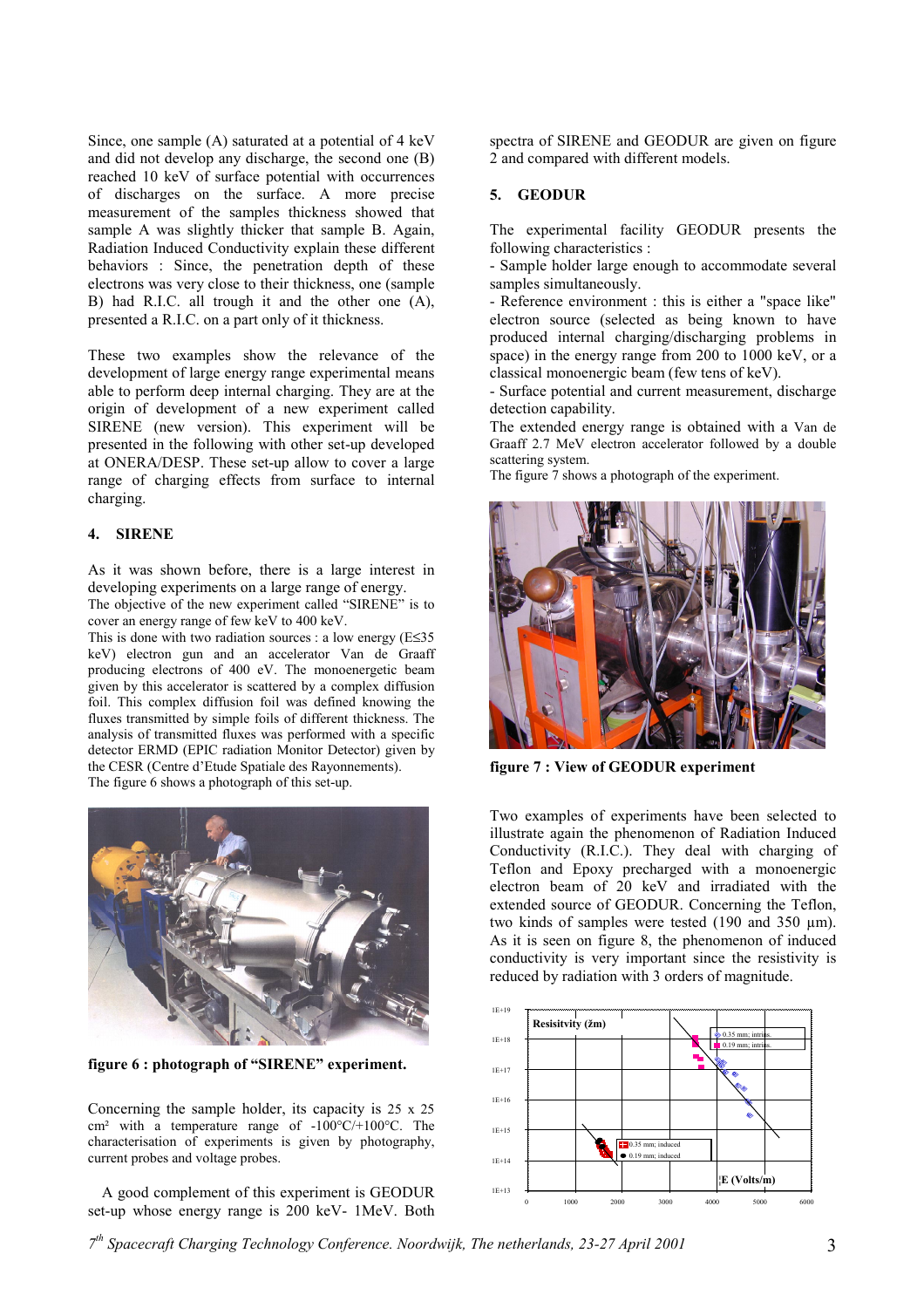#### **figure 8 : Intrinsic & R.I.C. on Teflon precharged with 20 keV (intrinsic) and 1012 é/cm2 GEODUR (rad; ind.)**

The sample of Epoxy tested  $(325 \mu m)$  in the same configuration (see figure 9) does not behave the same way and the induced conductivity is not as spectacular as for the Teflon samples.



**figure 9 : Intrinsic & R.I.C. on Epoxy precharged with 20 keV (intrinsic) and 1012 é/cm2 GEODUR (rad; ind.)**

The previous experiments dealt mainly with internal charging and Radiation Induced conductivity. We wanted to complete this paper with other aspects of charging problems. To answer to the problems of surface charging, an experiment called CEDRE was developed. It will be presented in the next part followed by the chamber JONAS devoted to ionospheric plasma simulation but also to the study of interactions between the plasma thruster plume and s/c equipment.

### **6. CEDRE**

The CEDRE simulation facility was specially designed for carrying out ESD studies. The charge state configurations simulated were representative of those found in space and the instrumentation is particularly well-suited to measuring the charge potential profiles induced by the irradiation and to detecting the discharge transients.

The leading characteristics of this facility are as follows:

- the residual pressure in the chamber during the experiments is of the order of  $10^{-6}$  hPa.
- the electron beam reproduced is quasi monoenergetic, the energy can be varied between 5 and 40 keV and the flow between 0.05 and 10 nA/cm²,
- it is also possible to obtain electron irradiation with an Sr90 radioactive source,
- the rotating cubic specimen holder can receive specimens with maximum dimensions of the order of 20x20 cm² on three of its faces, one of which is heatregulated between -180 and +120°C,
- the discharge transient signals are detected by a current probe with a pass-band of 300 MHz, the

signal is recorded by a digital oscilloscope at a sampling frequency of 1 GHz,

- specimen geometry permitting, the profiles of the surface potential induced by the irradiation can be defined by means of a probe shifting a few mm from the surfaces being explored within a range comprised between  $\pm 20$  kV,
- the probe's movement range in front of the heatregulated face is of the order of 12 cm.

The following measurement means are provided :

- surface potentials or surface potential profiles
- discharge current transients,

- location of discharges (by photographs and video camera)

- light spectrometry (to identify vaporized species)

A photograph of the experiment is shown on figure 10.



**figure 10 : CEDRE experiment.**

No example of experimental results are given in this part and the reader is invited to refer to two other papers presented during this conference [Levy, 2001] and [Amorim, 2001]. On these papers, the tackled subject is secondary arcs on solar arrays which is one of the main activity developed recently with CEDRE.

## **7. JONAS**

The last experimental mean presented here is called JONAS. This vacuum chamber is quite large with a length of 3 m and a diameter of 1.85 m (see figure 11). It is built with a non-magnetic stainless steel envelope. A set of several Helmoltz coils is used to compensate the terrestrial magnetic field (with a working volume of 1,5 m3) or to add a known magnetic field in a given direction.

A cryogenic pumping system allows the internal pressure to reach  $2 \times 10^{-8}$  hPa after 15 hours. With the SPT-50 plasma, the pressure is around 4 10-5 hPa. In the configuration of thruster plasma experiments (with internal chamber protections and with SPT-50), the residual pressure is from 1 to  $5.10^{-7}$  hPa.